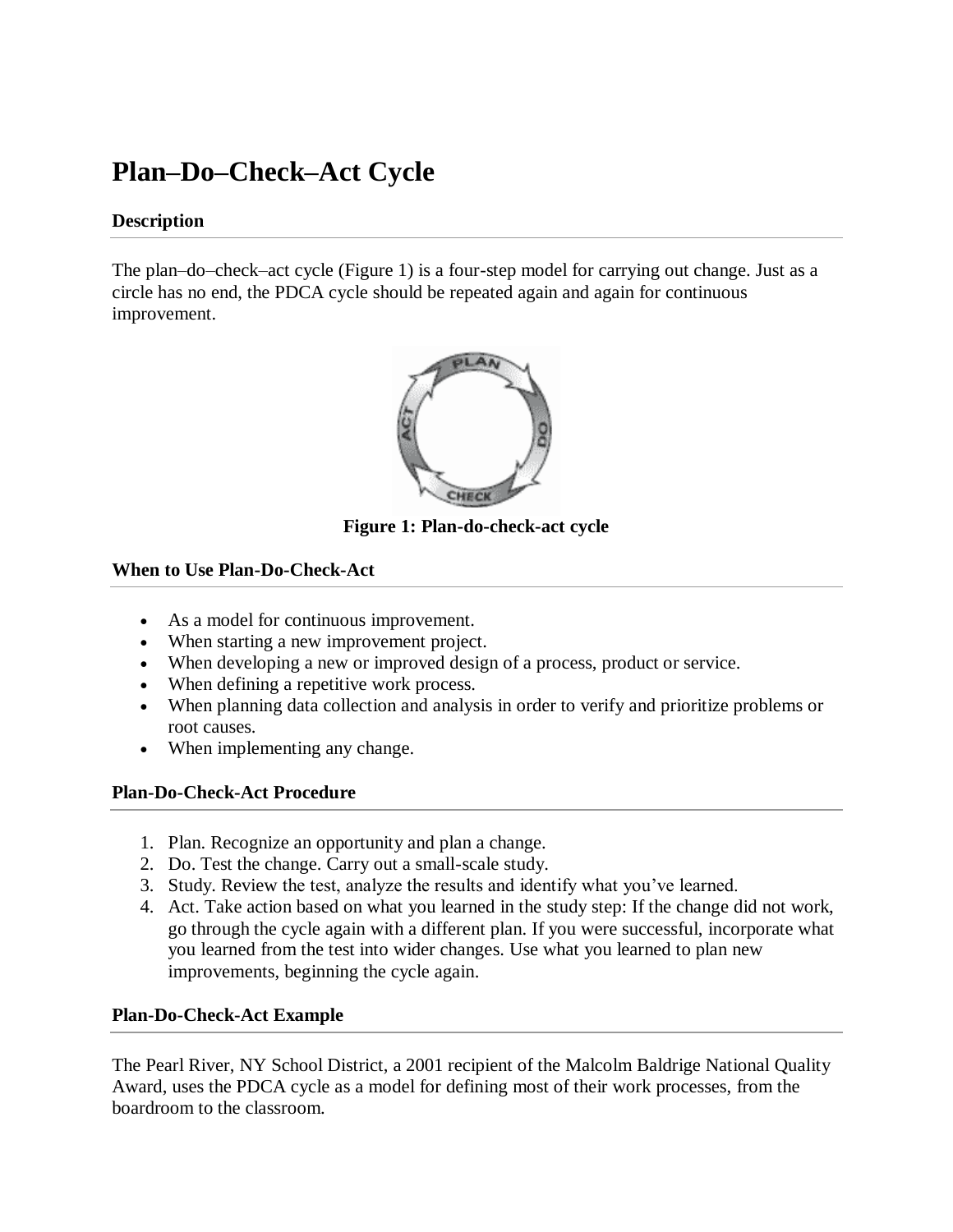PDCA is the basic structure for the district's overall strategic planning, needs-analysis, curriculum design and delivery, staff goal-setting and evaluation, provision of student services and support services, and classroom instruction.

Figure 2 shows their "A+ Approach to Classroom Success." This is a continuous cycle of designing curriculum and delivering classroom instruction. Improvement is not a separate activity: It is built into the work process.



**Figure 2: Plan-do-check-act example** 

**Plan.** The A+ Approach begins with a "plan" step called "analyze." In this step, students' needs are analyzed by examining a range of data available in Pearl River's electronic data "warehouse," from grades to performance on standardized tests. Data can be analyzed for individual students or stratified by grade, gender or any other subgroup. Because PDCA does not specify how to analyze data, a separate data analysis process (Figure 3) is used here as well as in other processes throughout the organization.



**Figure 3: Pearl River: analysis process**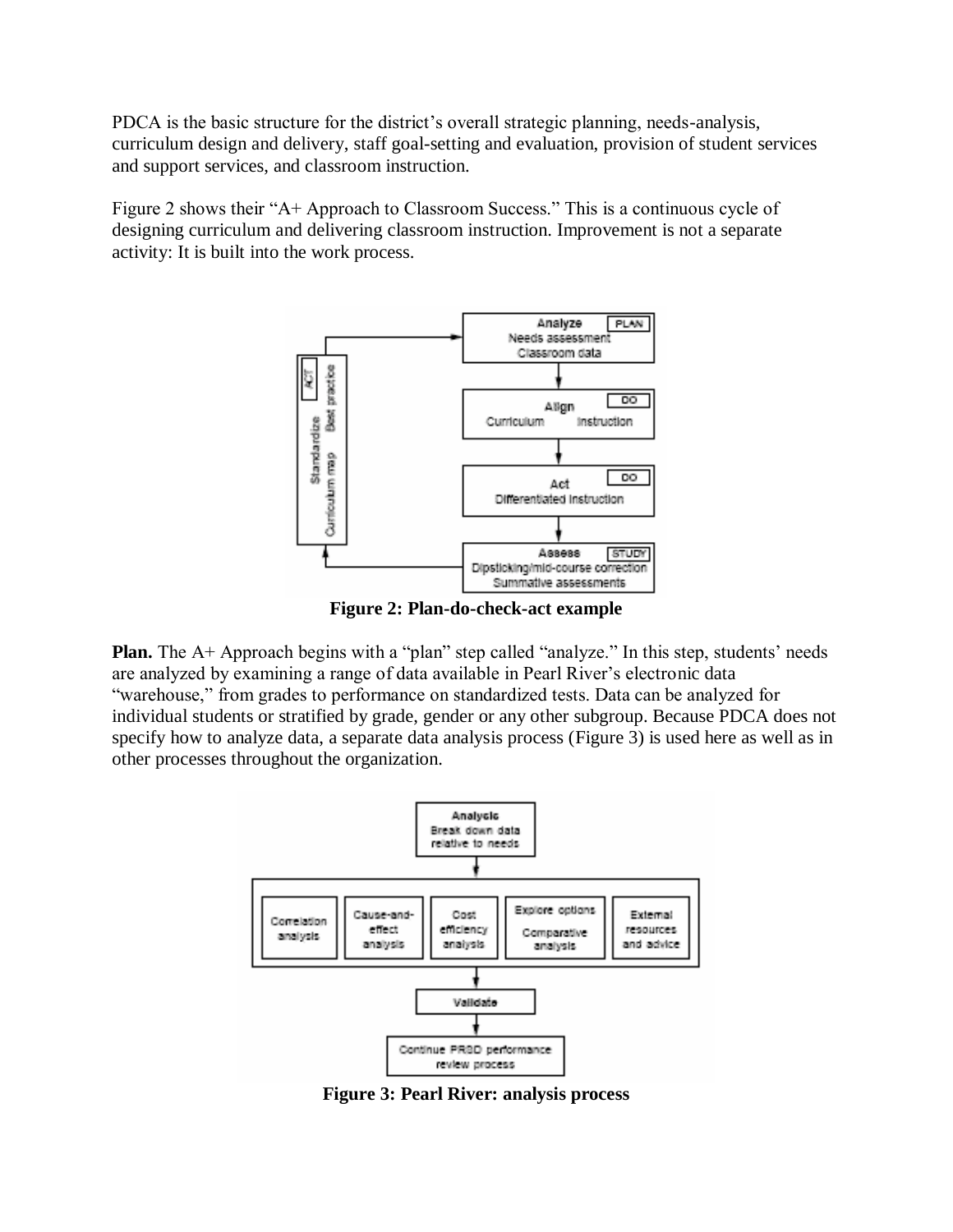**Do.** The A+ Approach continues with two "do" steps:

1. "Align" asks what national and state standards require and how they will be assessed. Teaching staff also plans curriculum by looking at what is taught at earlier and later grade levels and in other disciplines to assure a clear continuity of instruction throughout the student's schooling.

Teachers develop individual goals to improve their instruction where the "analyze" step showed any gaps.

2. The second "do" step is, in this example, called "act." This is where instruction is actually provided, following the curriculum and teaching goals. Within set parameters, teachers vary the delivery of instruction based on each student's learning rates and styles and varying teaching methods.

**Check.** The "check" step is called "assess" in this example. Formal and informal assessments take place continually, from daily teacher "dipstick" assessments to every-six-weeks progress reports to annual standardized tests. Teachers also can access comparative data on the electronic database to identify trends. High-need students are monitored by a special child study team.

Throughout the school year, if assessments show students are not learning as expected, midcourse corrections are made such as re-instruction, changing teaching methods and more direct teacher mentoring. Assessment data become input for the next step in the cycle.

Act. In this example the "act" step is called "standardize." When goals are met, the curriculum design and teaching methods are considered standardized. Teachers share best practices in formal and informal settings. Results from this cycle become input for the "analyze" phase of the next A+ cycle.